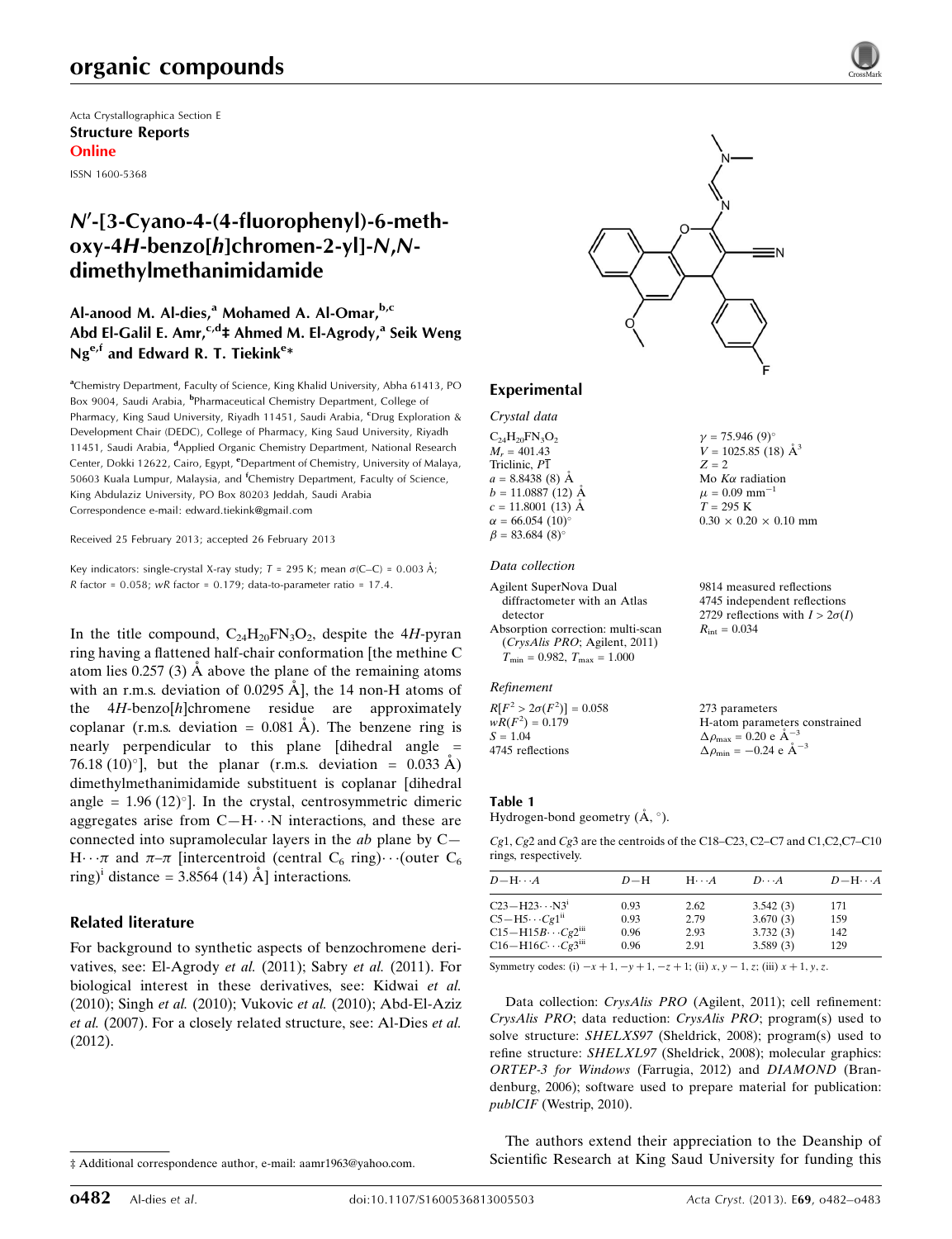work through the research group project No. RGP-VPP-099. We also thank the Ministry of Higher Education (Malaysia) for funding structural studies through the High-Impact Research scheme (UM.C/HIR-MOHE/SC/12).

Supplementary data and figures for this paper are available from the IUCr electronic archives (Reference: HG5296).

#### References

[Abd-El-Aziz, A. S., Mohamed, H. M., Mohammed, S., Zahid, S., Ata, A.,](https://scripts.iucr.org/cgi-bin/cr.cgi?rm=pdfbb&cnor=hg5296&bbid=BB1) [Bedair, A. H., El-Agrody, A. M. & Harvey, P. D. \(2007\).](https://scripts.iucr.org/cgi-bin/cr.cgi?rm=pdfbb&cnor=hg5296&bbid=BB1) J. Heterocycl. Chem. 4[4, 1287–1301.](https://scripts.iucr.org/cgi-bin/cr.cgi?rm=pdfbb&cnor=hg5296&bbid=BB1)

Agilent (2011). CrysAlis PRO[. Agilent Technologies, Yarnton, England.](https://scripts.iucr.org/cgi-bin/cr.cgi?rm=pdfbb&cnor=hg5296&bbid=BB2) [Al-Dies, A.-A. M., Amr, A.-G. E., El-Agrody, A. M., Chia, T. S. & Fun, H.-K.](https://scripts.iucr.org/cgi-bin/cr.cgi?rm=pdfbb&cnor=hg5296&bbid=BB3) (2012). Acta Cryst. E68[, o1934–o1935.](https://scripts.iucr.org/cgi-bin/cr.cgi?rm=pdfbb&cnor=hg5296&bbid=BB3)

Brandenburg, K. (2006). DIAMOND[. Crystal Impact GbR, Bonn, Germany.](https://scripts.iucr.org/cgi-bin/cr.cgi?rm=pdfbb&cnor=hg5296&bbid=BB4) [El-Agrody, A. M., Sabry, N. M. & Motlaq, S. S. \(2011\).](https://scripts.iucr.org/cgi-bin/cr.cgi?rm=pdfbb&cnor=hg5296&bbid=BB5) J. Chem. Res. 35, 77–83. [Farrugia, L. J. \(2012\).](https://scripts.iucr.org/cgi-bin/cr.cgi?rm=pdfbb&cnor=hg5296&bbid=BB6) J. Appl. Cryst. 45, 849–854.

- [Kidwai, M., Poddar, R., Bhardwaj, S., Singh, S. & Mehta Luthra, P. \(2010\).](https://scripts.iucr.org/cgi-bin/cr.cgi?rm=pdfbb&cnor=hg5296&bbid=BB7) Eur. [J. Med. Chem.](https://scripts.iucr.org/cgi-bin/cr.cgi?rm=pdfbb&cnor=hg5296&bbid=BB7) 45, 5031–5038.
- [Sabry, N. M., Mohamed, H. M., Khattab, E. S. A. E. H., Motlaq, S. S. & El-](https://scripts.iucr.org/cgi-bin/cr.cgi?rm=pdfbb&cnor=hg5296&bbid=BB8)[Agrody, A. M. \(2011\).](https://scripts.iucr.org/cgi-bin/cr.cgi?rm=pdfbb&cnor=hg5296&bbid=BB8) Eur. J. Med. Chem. 46, 765–772.
- [Sheldrick, G. M. \(2008\).](https://scripts.iucr.org/cgi-bin/cr.cgi?rm=pdfbb&cnor=hg5296&bbid=BB9) Acta Cryst. A64, 112–122.
- [Singh, O. M., Devi, N. S., Thokchom, D. S. & Sharma, G. J. \(2010\).](https://scripts.iucr.org/cgi-bin/cr.cgi?rm=pdfbb&cnor=hg5296&bbid=BB10) Eur. J. Med. Chem. 45[, 2250–2257.](https://scripts.iucr.org/cgi-bin/cr.cgi?rm=pdfbb&cnor=hg5296&bbid=BB10)
- [Vukovic, N., Sukdolak, S., Solujic, S. & Niciforovic, N. \(2010\).](https://scripts.iucr.org/cgi-bin/cr.cgi?rm=pdfbb&cnor=hg5296&bbid=BB11) Food Chem. 120, [1011–1018.](https://scripts.iucr.org/cgi-bin/cr.cgi?rm=pdfbb&cnor=hg5296&bbid=BB11)
- [Westrip, S. P. \(2010\).](https://scripts.iucr.org/cgi-bin/cr.cgi?rm=pdfbb&cnor=hg5296&bbid=BB12) J. Appl. Cryst. 43, 920–925.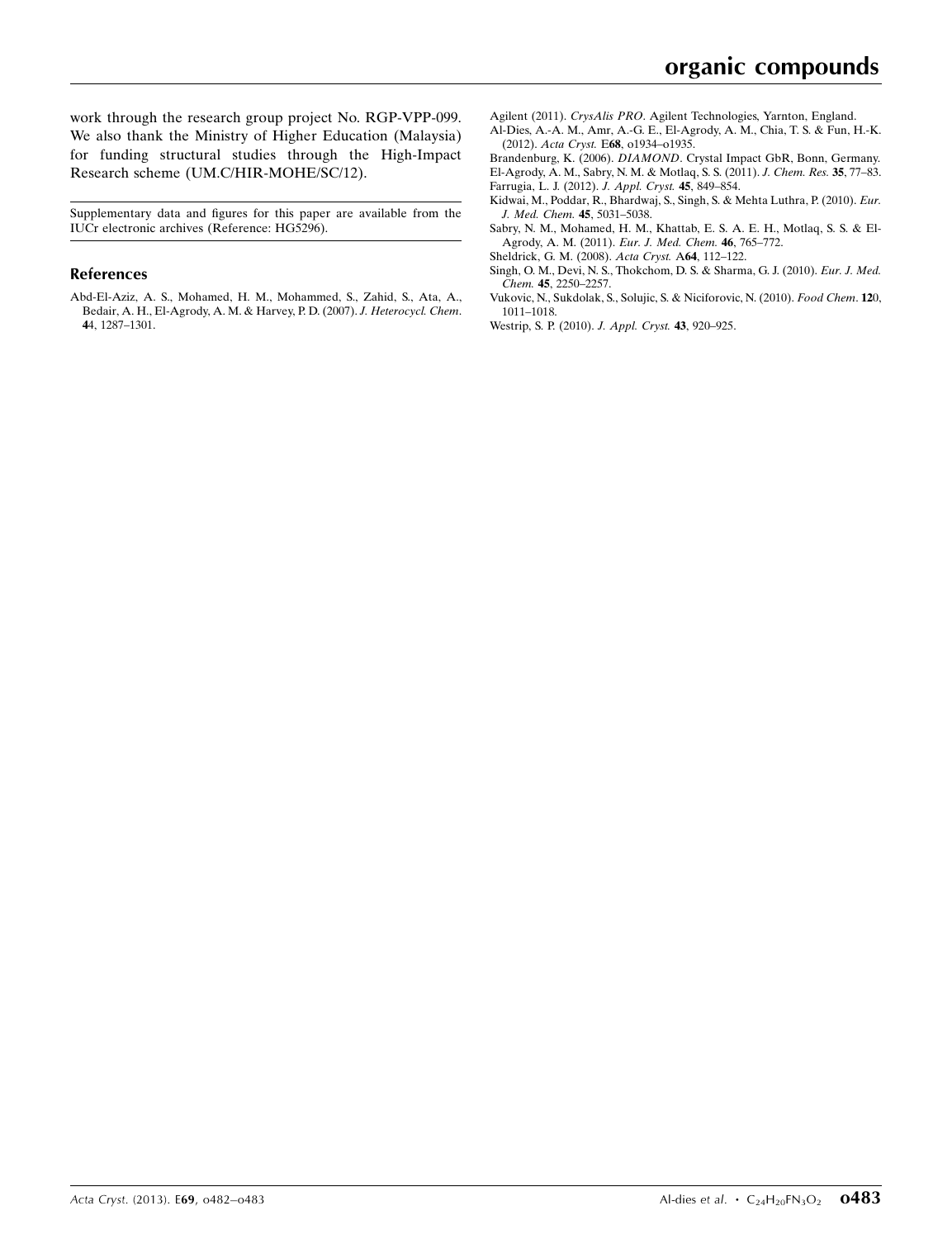# **supporting information**

*Acta Cryst.* (2013). E**69**, o482–o483 [doi:10.1107/S1600536813005503]

# *N***′-[3-Cyano-4-(4-fluorophenyl)-6-methoxy-4***H***-benzo[***h***]chromen-2-yl]-***N***,***N***-dimethylmethanimidamide**

# **Al-anood M. Al-dies, Mohamed A. Al-Omar, Abd El-Galil E. Amr, Ahmed M. El-Agrody, Seik Weng Ng and Edward R. T. Tiekink**

### **S1. Comment**

Benzochromene derivatives have recently received intensified interest due to their synthetic (El-Agrody *et al.*, 2011; Sabry *et al.*, 2011) and pharmaceutical importance (Kidwai *et al.*, 2010; Singh *et al.*, 2010; Vukovic *et al.*, 2010). In continuation of our interest in the chemical and pharmacological properties of 4*H*-chromene and fused 4*H*-chromene derivatives (Abd-El-Aziz *et al.*, 2007), the X-ray crystal structure of the title compound, (I), was determined.

In (I), Fig. 1, the 4*H*-pyran ring approximates a half-chair conformation with the methine-C11 atom lying 0.257 (3) Å out of the least-squares plane defined by the remaining atoms (O1,C1,C10,C12 and C13) which have a r.m.s. deviation of 0.0295 Å. Despite this, the 14 non-hydrogen atoms comprising the 4*H*-benzo[*h*]chromene fused ring system approximate a plane with a r.m.s. deviation of 0.081 Å. The benzene ring is approximately perpendicular to this plane, forming a dihedral angle of 76.18 (10)°. The atoms (N1,N2,C14–C16) comprising the dimethylmethanimidamide residue are planar (r.m.s. deviation = 0.033 Å) and this is co-planar with the 4*H*-benzo[*h*]chromene residue; dihedral angle = 1.96 (12)°. Finally, the methoxy group is co-planar with the ring to which it is connected as manifested in the C24—O2—C8—C9 torsion angle of 3.7 (3)°. The overall structure resembles closely that reported recently for the parent amine (Al-Dies *et al.*, 2012).

In the crystal packing, C—H···N interactions, Table 1, lead to centrosymmetric dimeric aggregates. These are linked into layers in the *ab* plane by C—H···*π*, Table 1, and  $\pi$ —*π* [inter-centroid (C1,C2,C7–C10)···(C2—C7)<sup>i</sup> distance = 3.8564 (14) Å, angle of inclination =  $0.07$  (11)<sup>o</sup> for *i*:  $1 - x$ ,  $-y$ ,  $1 - z$ ] interactions, Fig. 2.

### **S2. Experimental**

A mixture of 2-amino-4-(4-fluorophenyl)-6-methoxy-4*H*-benzo[*h*]chromene-3-carbonitrile (0.01 mol), dimethylformamide-dipentylacetal (DMF-DPA) (0.01 mol) and benzene (30 ml) was refluxed for 3 h. The solvent was removed under reduced pressure and the resulting solid was recrystallized from benzene to give the title compound; *M*.pt: 513–514 K.

### **S3. Refinement**

The C-bound H atoms were geometrically placed (C—H =  $0.93-0.98$  Å) and refined as riding with  $U_{iso}(H) = 1.2 1.5U_{eq}(C)$ .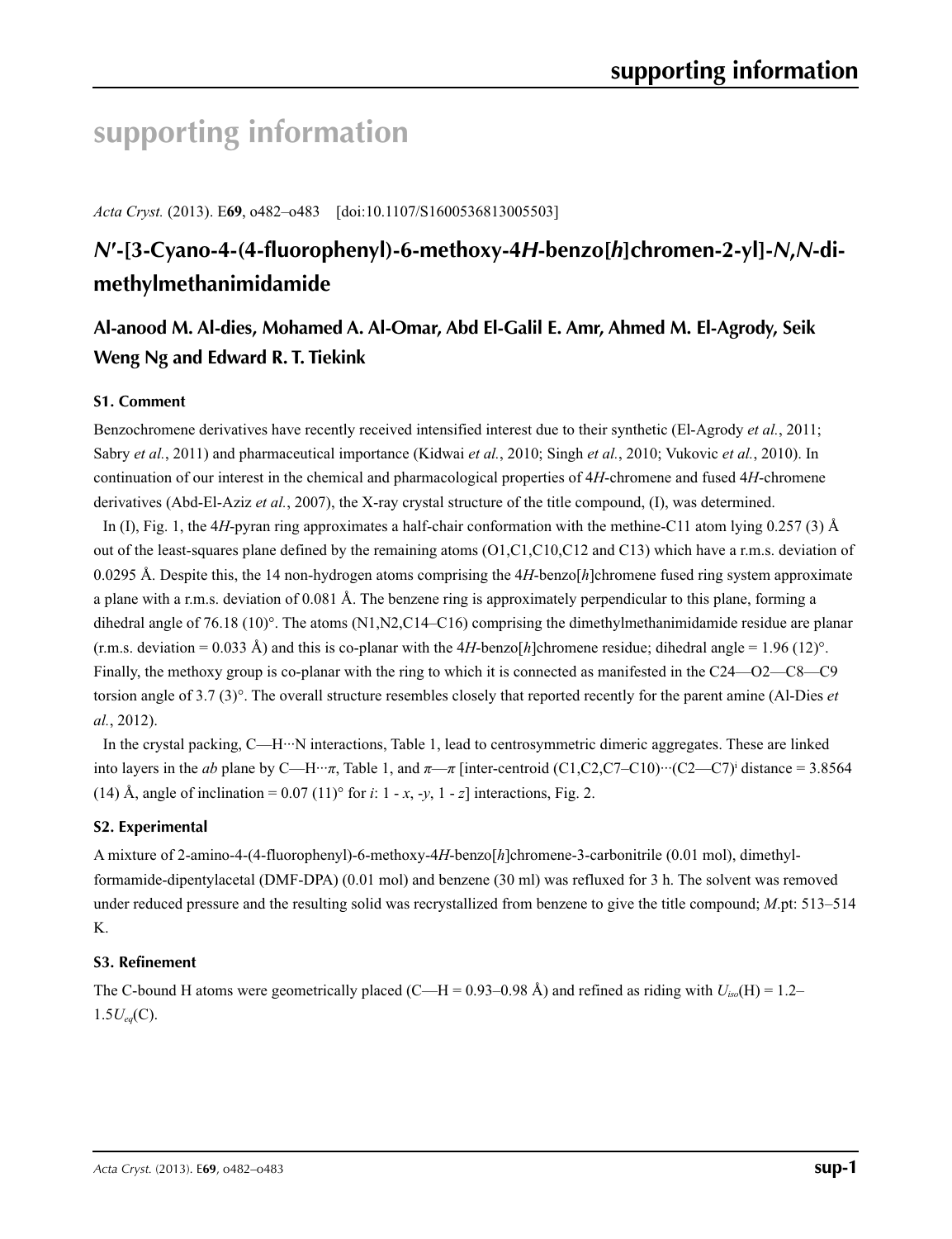

# **Figure 1**

The molecular structure of (I) showing the atom-labelling scheme and displacement ellipsoids at the 35% probability level.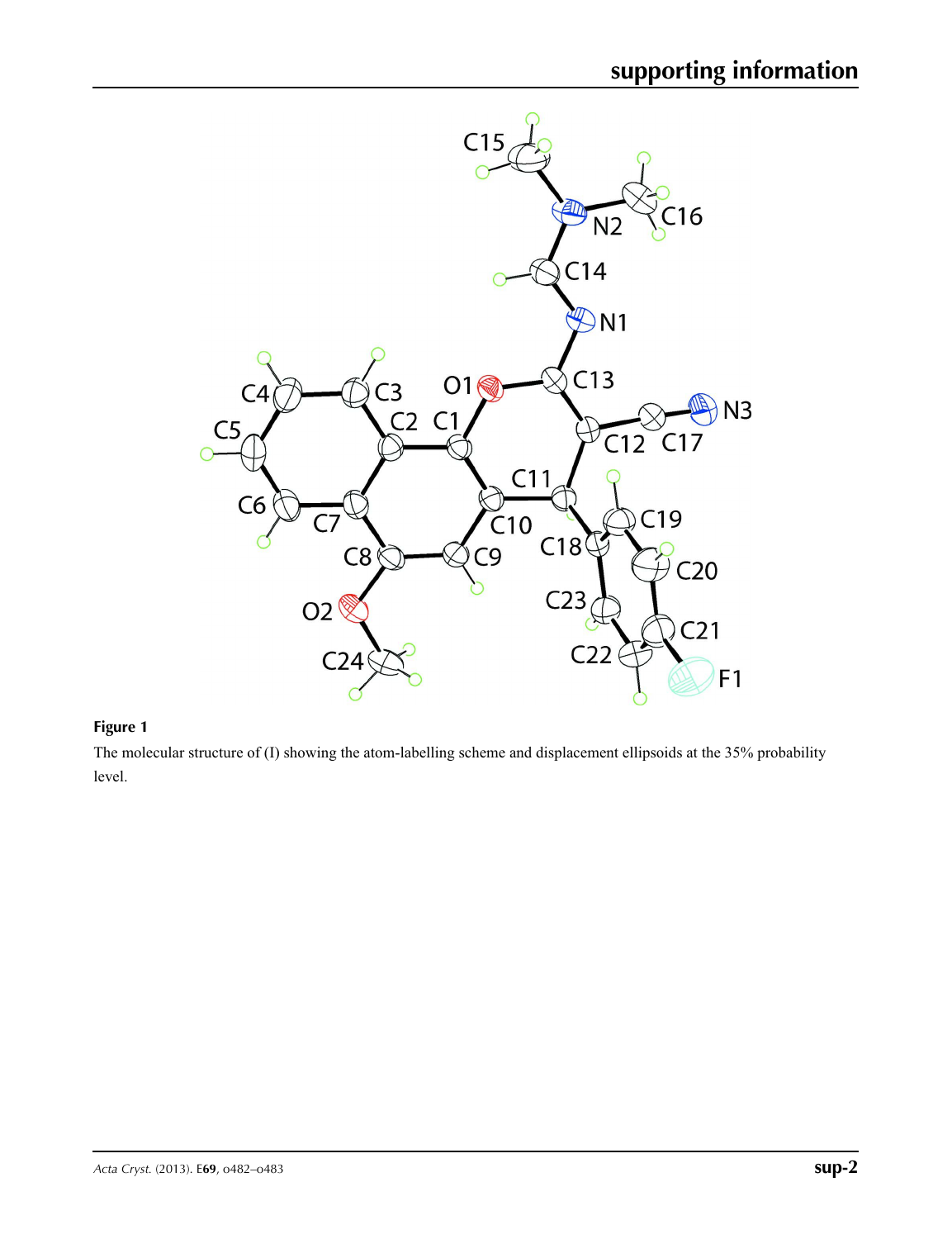

## **Figure 2**

View in projection down the *b* axis of the crystal packing in (I). The C—H···N, C—H··*π* and  $\pi$ —*π* interactions are shown as blue, orange and purple dashed lines, respectively.

### *N***′-[3-Cyano-4-(4-fluorophenyl)-6-methoxy-4***H***-benzo[***h***]chromen-2-yl]-***N***,***N***-dimethylmethanimidamide**

*Crystal data*

| $C24H20FN3O2$                                        | $Z=2$                                                 |
|------------------------------------------------------|-------------------------------------------------------|
| $M_r = 401.43$                                       | $F(000) = 420$                                        |
| Triclinic, P1                                        | $D_x = 1.300$ Mg m <sup>-3</sup>                      |
| Hall symbol: -P 1                                    | Mo Ka radiation, $\lambda = 0.71073$ Å                |
| $a = 8.8438(8)$ Å                                    | Cell parameters from 2074 reflections                 |
| $b = 11.0887(12)$ Å                                  | $\theta$ = 2.9–27.5°                                  |
| $c = 11.8001(13)$ Å                                  | $\mu = 0.09$ mm <sup>-1</sup>                         |
| $\alpha$ = 66.054 (10) <sup>o</sup>                  | $T = 295 \text{ K}$                                   |
| $\beta$ = 83.684 (8) <sup>o</sup>                    | Prism, light-brown                                    |
| $y = 75.946(9)$ °                                    | $0.30 \times 0.20 \times 0.10$ mm                     |
| $V = 1025.85(18)$ Å <sup>3</sup><br>Data collection  |                                                       |
| Agilent SuperNova Dual                               | $T_{\min} = 0.982$ , $T_{\max} = 1.000$               |
| diffractometer with an Atlas detector                | 9814 measured reflections                             |
| Radiation source: SuperNova (Mo) X-ray               | 4745 independent reflections                          |
| Source                                               | 2729 reflections with $I > 2\sigma(I)$                |
| Mirror monochromator                                 | $R_{\text{int}} = 0.034$                              |
| Detector resolution: 10.4041 pixels mm <sup>-1</sup> | $\theta_{\rm max}$ = 27.6°, $\theta_{\rm min}$ = 2.9° |
| $\omega$ scan                                        | $h = -11 \rightarrow 11$                              |
| Absorption correction: multi-scan                    | $k = -14 \rightarrow 10$                              |
| <i>(CrysAlis PRO</i> ; Agilent, 2011)                | $l = -15 \rightarrow 15$                              |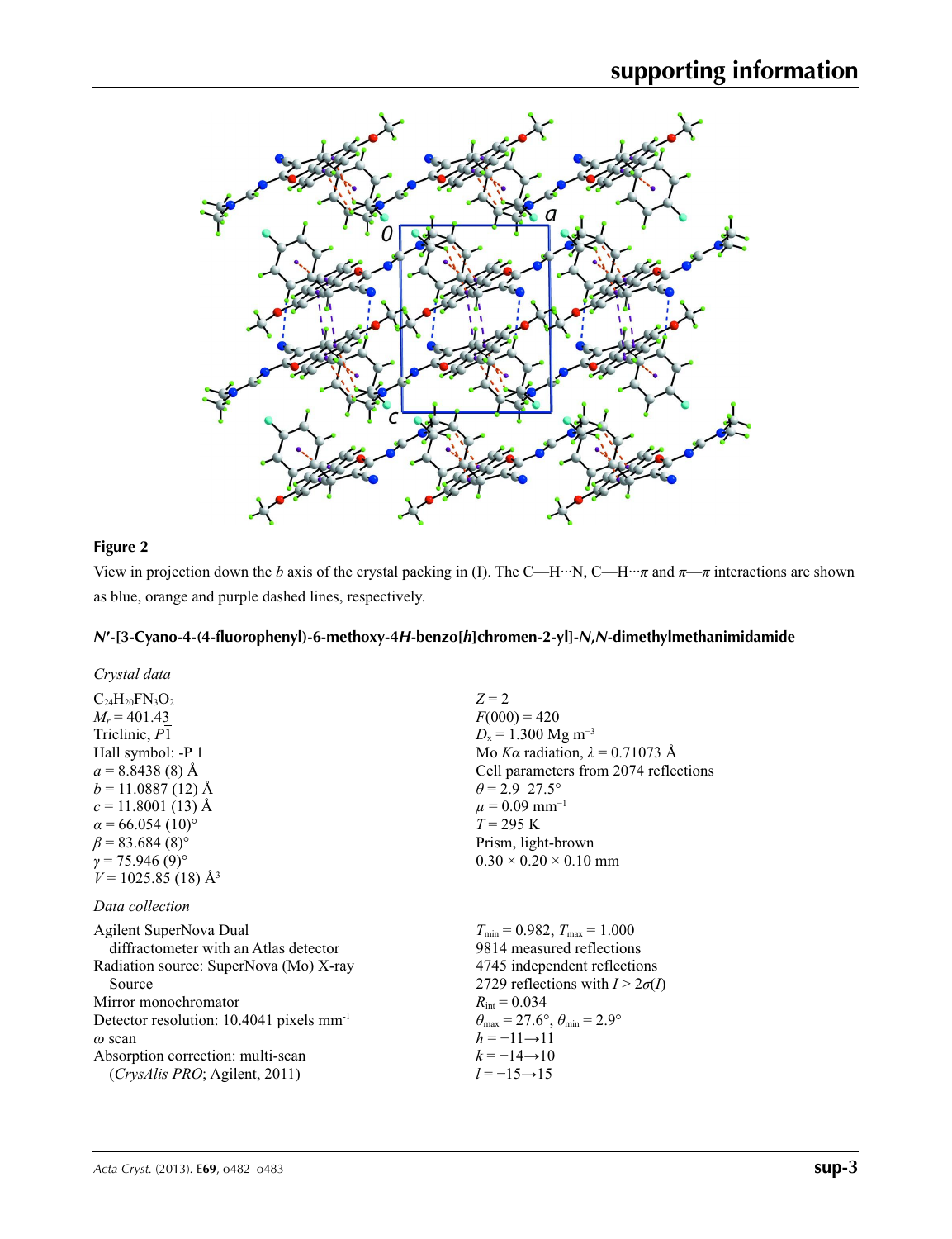*Refinement*

| Refinement on $F^2$                             | Secondary atom site location: difference Fourier          |
|-------------------------------------------------|-----------------------------------------------------------|
| Least-squares matrix: full                      | map                                                       |
| $R[F^2 > 2\sigma(F^2)] = 0.058$                 | Hydrogen site location: inferred from                     |
| $wR(F^2) = 0.179$                               | neighbouring sites                                        |
| $S = 1.04$                                      | H-atom parameters constrained                             |
| 4745 reflections                                | $w = 1/[\sigma^2(F_0^2) + (0.0687P)^2 + 0.1794P]$         |
| 273 parameters                                  | where $P = (F_0^2 + 2F_c^2)/3$                            |
| 0 restraints                                    | $(\Delta/\sigma)_{\text{max}}$ < 0.001                    |
| Primary atom site location: structure-invariant | $\Delta\rho_{\text{max}}$ = 0.20 e Å <sup>-3</sup>        |
| direct methods                                  | $\Delta\rho_{\rm min} = -0.24 \text{ e } \text{\AA}^{-3}$ |
|                                                 |                                                           |

### *Special details*

**Geometry**. All e.s.d.'s (except the e.s.d. in the dihedral angle between two l.s. planes) are estimated using the full covariance matrix. The cell e.s.d.'s are taken into account individually in the estimation of e.s.d.'s in distances, angles and torsion angles; correlations between e.s.d.'s in cell parameters are only used when they are defined by crystal symmetry. An approximate (isotropic) treatment of cell e.s.d.'s is used for estimating e.s.d.'s involving l.s. planes.

**Refinement**. Refinement of  $F^2$  against ALL reflections. The weighted *R*-factor  $wR$  and goodness of fit *S* are based on  $F^2$ , conventional *R*-factors *R* are based on *F*, with *F* set to zero for negative  $F^2$ . The threshold expression of  $F^2 > \sigma(F^2)$  is used only for calculating *R*-factors(gt) *etc*. and is not relevant to the choice of reflections for refinement. *R*-factors based on *F*<sup>2</sup> are statistically about twice as large as those based on *F*, and *R*- factors based on ALL data will be even larger.

*Fractional atomic coordinates and isotropic or equivalent isotropic displacement parameters (Å<sup>2</sup>)* 

|                | $\boldsymbol{x}$ | $\mathcal{Y}$ | $\boldsymbol{Z}$ | $U_{\rm iso}*/U_{\rm eq}$ |  |
|----------------|------------------|---------------|------------------|---------------------------|--|
| F1             | 0.10342(19)      | 0.85738(18)   | 0.04207(18)      | 0.1067(7)                 |  |
| O <sub>1</sub> | 0.71783(15)      | 0.23009(15)   | 0.24647(13)      | 0.0480(4)                 |  |
| O <sub>2</sub> | 0.17217(17)      | 0.07626(18)   | 0.46549(17)      | 0.0682(5)                 |  |
| N1             | 0.91690(18)      | 0.34311(18)   | 0.21651(16)      | 0.0462(4)                 |  |
| N2             | 1.1331(2)        | 0.2837(2)     | 0.10802(18)      | 0.0584(5)                 |  |
| N <sub>3</sub> | 0.8000(2)        | 0.5769(2)     | 0.3565(2)        | 0.0720(6)                 |  |
| C1             | 0.5773(2)        | 0.1989(2)     | 0.30364(19)      | 0.0406(5)                 |  |
| C <sub>2</sub> | 0.5430(2)        | 0.0847(2)     | 0.29533(19)      | 0.0429(5)                 |  |
| C <sub>3</sub> | 0.6411(3)        | 0.0088(2)     | 0.2340(2)        | 0.0520(6)                 |  |
| H <sub>3</sub> | 0.7331           | 0.0337        | 0.1965           | $0.062*$                  |  |
| C4             | 0.6024(3)        | $-0.1006(3)$  | 0.2292(2)        | 0.0659(7)                 |  |
| H <sub>4</sub> | 0.6684           | $-0.1499$     | 0.1887           | $0.079*$                  |  |
| C <sub>5</sub> | 0.4646(3)        | $-0.1394(3)$  | 0.2847(3)        | 0.0698(7)                 |  |
| H <sub>5</sub> | 0.4393           | $-0.2142$     | 0.2806           | $0.084*$                  |  |
| C6             | 0.3676(3)        | $-0.0688(3)$  | 0.3445(2)        | 0.0617(7)                 |  |
| H <sub>6</sub> | 0.2766           | $-0.0962$     | 0.3815           | $0.074*$                  |  |
| C7             | 0.4025(2)        | 0.0459(2)     | 0.3515(2)        | 0.0476(5)                 |  |
| C8             | 0.3038(2)        | 0.1228(2)     | 0.4135(2)        | 0.0484(5)                 |  |
| C9             | 0.3424(2)        | 0.2318(2)     | 0.4185(2)        | 0.0463(5)                 |  |
| H <sub>9</sub> | 0.2769           | 0.2803        | 0.4599           | $0.056*$                  |  |
| C10            | 0.4819(2)        | 0.2725(2)     | 0.36114(18)      | 0.0407(5)                 |  |
| C11            | 0.5173(2)        | 0.3992(2)     | 0.36151(18)      | 0.0408(5)                 |  |
| H11            | 0.5020           | 0.3962        | 0.4461           | $0.049*$                  |  |
| C12            | 0.6864(2)        | 0.4009(2)     | 0.32420(19)      | 0.0418(5)                 |  |
| C13            | 0.7733(2)        | 0.3255(2)     | 0.26505(19)      | 0.0421(5)                 |  |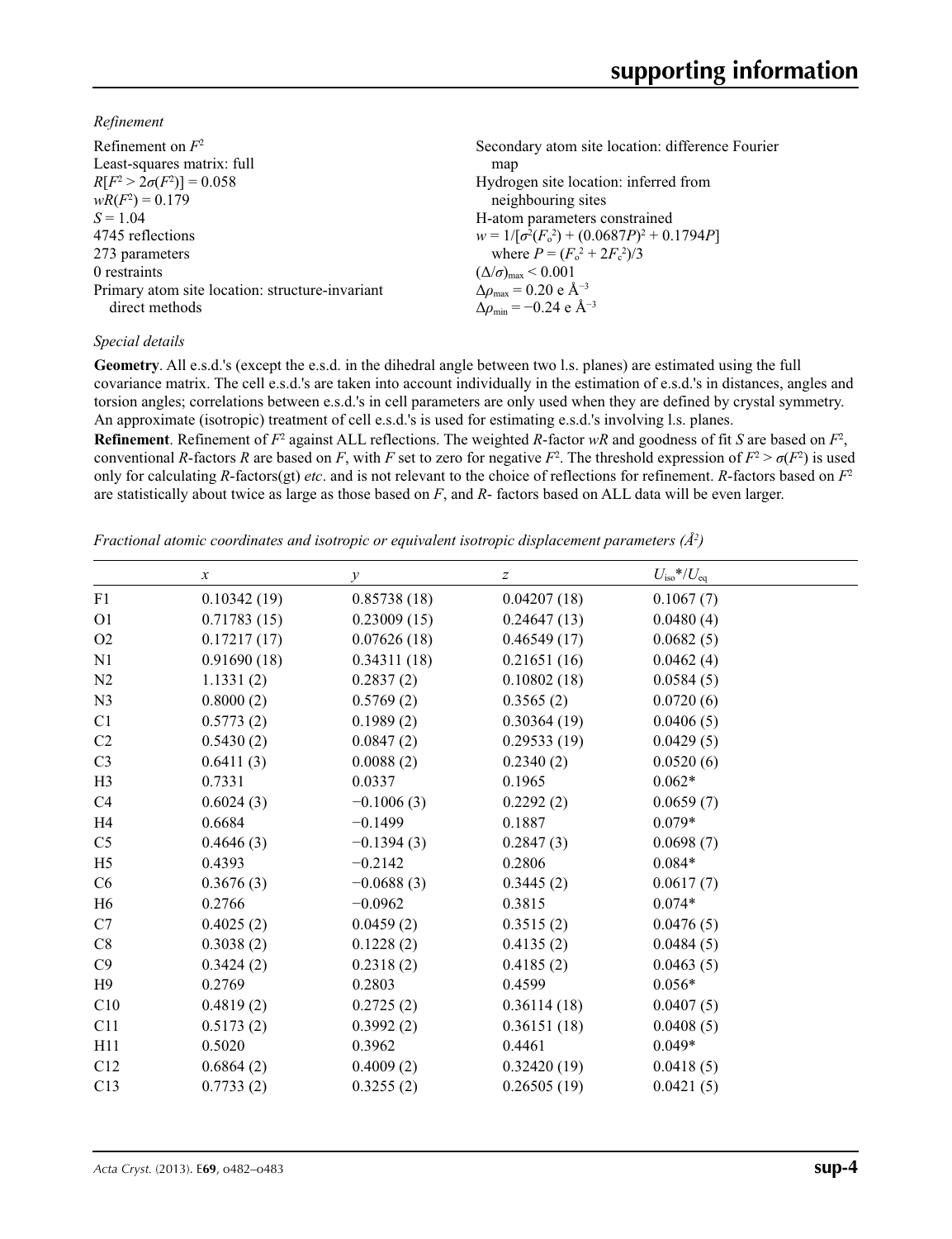| C <sub>14</sub>   | 0.9972(2) | 0.2654(2) | 0.1639(2)   | 0.0515(6) |
|-------------------|-----------|-----------|-------------|-----------|
| H14               | 0.9582    | 0.1941    | 0.1654      | $0.062*$  |
| C15               | 1.2168(3) | 0.2017(4) | 0.0420(3)   | 0.0856(9) |
| H15A              | 1.1658    | 0.1296    | 0.0559      | $0.128*$  |
| H15B              | 1.3218    | 0.1644    | 0.0714      | $0.128*$  |
| H <sub>15</sub> C | 1.2183    | 0.2568    | $-0.0452$   | $0.128*$  |
| C16               | 1.1981(3) | 0.3944(3) | 0.1012(3)   | 0.0690(7) |
| H16A              | 1.1416    | 0.4334    | 0.1569      | $0.103*$  |
| H16B              | 1.1899    | 0.4618    | 0.0181      | $0.103*$  |
| H16C              | 1.3057    | 0.3612    | 0.1243      | $0.103*$  |
| C17               | 0.7526(2) | 0.4977(2) | 0.3405(2)   | 0.0510(6) |
| C18               | 0.4058(2) | 0.5249(2) | 0.27590(19) | 0.0415(5) |
| C19               | 0.4420(3) | 0.5885(2) | 0.1521(2)   | 0.0554(6) |
| H19               | 0.5369    | 0.5554    | 0.1211      | $0.066*$  |
| C20               | 0.3412(3) | 0.6998(3) | 0.0731(3)   | 0.0704(7) |
| H20               | 0.3675    | 0.7421    | $-0.0100$   | $0.084*$  |
| C <sub>21</sub>   | 0.2032(3) | 0.7458(3) | 0.1193(3)   | 0.0668(7) |
| C22               | 0.1591(3) | 0.6859(3) | 0.2398(3)   | 0.0699(8) |
| H22               | 0.0621    | 0.7186    | 0.2684      | $0.084*$  |
| C <sub>23</sub>   | 0.2623(2) | 0.5750(2) | 0.3191(2)   | 0.0582(6) |
| H <sub>23</sub>   | 0.2349    | 0.5338    | 0.4021      | $0.070*$  |
| C <sub>24</sub>   | 0.0645(3) | 0.1533(3) | 0.5229(3)   | 0.0758(8) |
| H24A              | $-0.0230$ | 0.1117    | 0.5552      | $0.114*$  |
| H24B              | 0.0291    | 0.2434    | 0.4628      | $0.114*$  |
| H24C              | 0.1147    | 0.1566    | 0.5893      | $0.114*$  |
|                   |           |           |             |           |

*Atomic displacement parameters (Å2 )*

|                | $U^{11}$   | $U^{22}$   | $U^{33}$   | $U^{12}$      | $U^{13}$      | $U^{23}$      |
|----------------|------------|------------|------------|---------------|---------------|---------------|
| F1             | 0.0857(11) | 0.0803(13) | 0.1207(16) | 0.0159(9)     | $-0.0371(10)$ | $-0.0162(11)$ |
| O <sub>1</sub> | 0.0466(8)  | 0.0539(10) | 0.0540(9)  | $-0.0222(7)$  | 0.0144(6)     | $-0.0293(8)$  |
| O <sub>2</sub> | 0.0510(9)  | 0.0675(12) | 0.0898(13) | $-0.0299(8)$  | 0.0205(8)     | $-0.0305(10)$ |
| N <sub>1</sub> | 0.0380(9)  | 0.0529(11) | 0.0474(11) | $-0.0126(8)$  | 0.0044(7)     | $-0.0191(9)$  |
| N <sub>2</sub> | 0.0426(10) | 0.0811(15) | 0.0584(13) | $-0.0176(10)$ | 0.0095(8)     | $-0.0347(11)$ |
| N <sub>3</sub> | 0.0654(13) | 0.0720(16) | 0.0951(18) | $-0.0265(12)$ | 0.0034(11)    | $-0.0440(14)$ |
| C <sub>1</sub> | 0.0399(10) | 0.0404(12) | 0.0400(11) | $-0.0130(9)$  | 0.0035(8)     | $-0.0129(9)$  |
| C2             | 0.0453(11) | 0.0383(12) | 0.0425(12) | $-0.0096(9)$  | $-0.0024(9)$  | $-0.0127(9)$  |
| C <sub>3</sub> | 0.0568(13) | 0.0457(13) | 0.0532(14) | $-0.0128(10)$ | 0.0043(10)    | $-0.0195(11)$ |
| C <sub>4</sub> | 0.0809(17) | 0.0533(16) | 0.0714(18) | $-0.0162(13)$ | 0.0074(13)    | $-0.0337(14)$ |
| C <sub>5</sub> | 0.0837(18) | 0.0531(16) | 0.088(2)   | $-0.0263(14)$ | 0.0006(15)    | $-0.0366(15)$ |
| C <sub>6</sub> | 0.0595(14) | 0.0521(15) | 0.0765(18) | $-0.0246(12)$ | $-0.0003(12)$ | $-0.0214(13)$ |
| C7             | 0.0485(11) | 0.0408(12) | 0.0518(13) | $-0.0144(9)$  | $-0.0039(9)$  | $-0.0131(10)$ |
| C8             | 0.0395(11) | 0.0485(13) | 0.0529(14) | $-0.0165(10)$ | 0.0048(9)     | $-0.0129(11)$ |
| C9             | 0.0431(11) | 0.0435(12) | 0.0502(13) | $-0.0122(9)$  | 0.0076(9)     | $-0.0170(10)$ |
| C10            | 0.0413(10) | 0.0396(12) | 0.0387(11) | $-0.0126(9)$  | 0.0038(8)     | $-0.0118(9)$  |
| C11            | 0.0445(10) | 0.0427(12) | 0.0382(11) | $-0.0139(9)$  | 0.0063(8)     | $-0.0181(10)$ |
| C12            | 0.0420(10) | 0.0402(12) | 0.0466(12) | $-0.0128(9)$  | 0.0008(9)     | $-0.0187(10)$ |
| C13            | 0.0406(10) | 0.0442(12) | 0.0412(12) | $-0.0156(9)$  | $-0.0003(8)$  | $-0.0130(10)$ |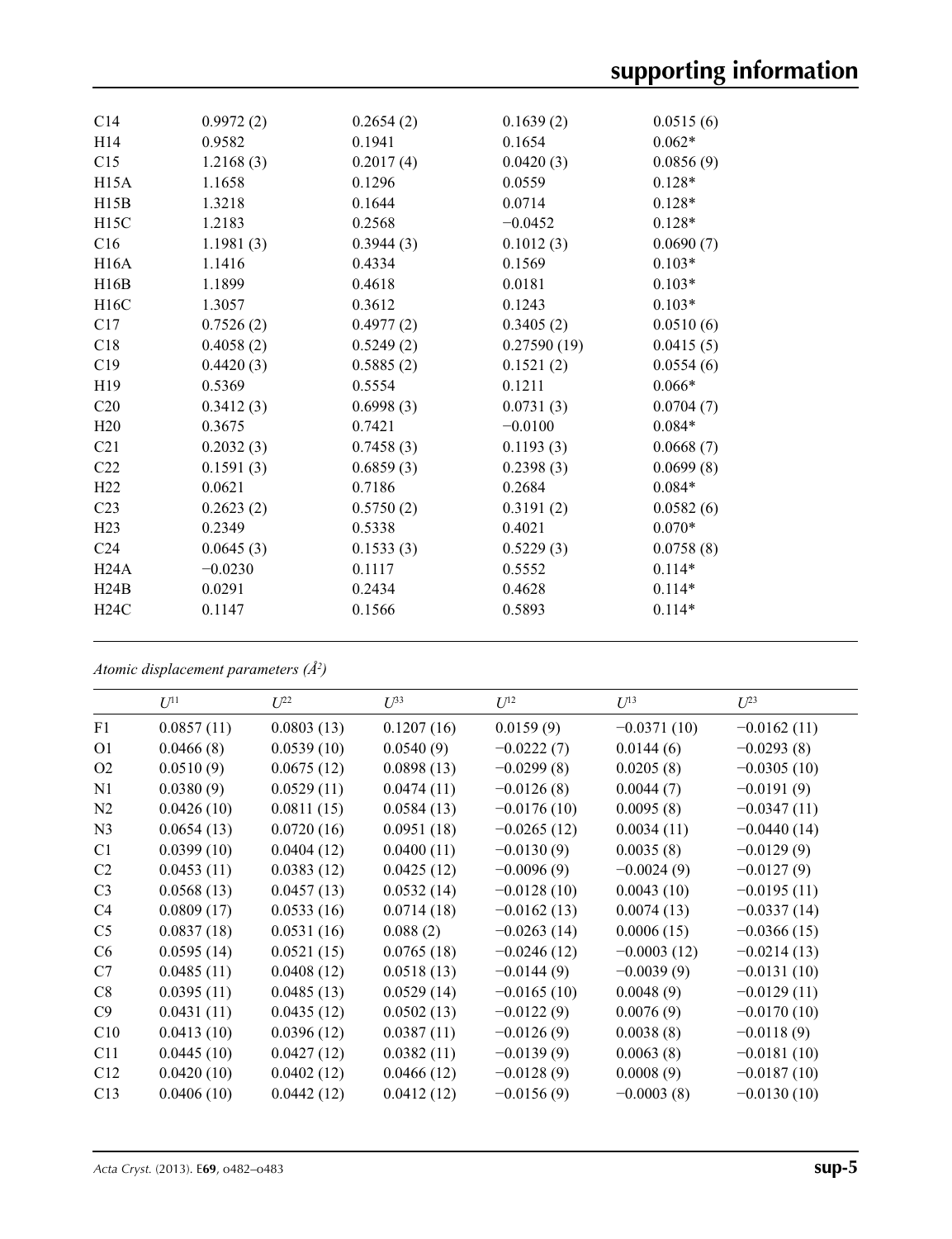| C14             | 0.0428(11) | 0.0607(15) | 0.0544(14) | $-0.0161(10)$ | 0.0038(10)    | $-0.0246(12)$ |
|-----------------|------------|------------|------------|---------------|---------------|---------------|
| C15             | 0.0602(15) | 0.122(3)   | 0.096(2)   | $-0.0189(16)$ | 0.0195(14)    | $-0.071(2)$   |
| C16             | 0.0544(14) | 0.083(2)   | 0.0708(18) | $-0.0321(13)$ | 0.0091(12)    | $-0.0245(15)$ |
| C17             | 0.0471(12) | 0.0516(14) | 0.0571(14) | $-0.0153(10)$ | 0.0027(10)    | $-0.0225(12)$ |
| C18             | 0.0415(10) | 0.0388(11) | 0.0484(13) | $-0.0139(9)$  | 0.0070(9)     | $-0.0204(10)$ |
| C19             | 0.0500(12) | 0.0555(15) | 0.0540(15) | $-0.0084(11)$ | 0.0060(10)    | $-0.0182(12)$ |
| C <sub>20</sub> | 0.0670(16) | 0.0658(18) | 0.0583(16) | $-0.0065(13)$ | $-0.0052(12)$ | $-0.0077(14)$ |
| C <sub>21</sub> | 0.0595(15) | 0.0540(16) | 0.0779(19) | $-0.0032(12)$ | $-0.0184(13)$ | $-0.0176(14)$ |
| C22             | 0.0443(13) | 0.0620(17) | 0.100(2)   | $-0.0003(12)$ | 0.0017(13)    | $-0.0358(16)$ |
| C <sub>23</sub> | 0.0546(13) | 0.0544(15) | 0.0657(16) | $-0.0128(11)$ | 0.0142(11)    | $-0.0268(13)$ |
| C <sub>24</sub> | 0.0433(13) | 0.091(2)   | 0.094(2)   | $-0.0241(13)$ | 0.0203(13)    | $-0.0373(18)$ |
|                 |            |            |            |               |               |               |

*Geometric parameters (Å, º)*

| $F1 - C21$       | 1.368(3)    | $C10 - C11$       | 1.514(3)    |
|------------------|-------------|-------------------|-------------|
| $O1 - C13$       | 1.368(2)    | $C11 - C12$       | 1.514(3)    |
| $O1 - C1$        | 1.398(2)    | $C11 - C18$       | 1.531(3)    |
| $O2 - C8$        | 1.369(2)    | $C11 - H11$       | 0.9800      |
| $O2 - C24$       | 1.424(3)    | $C12 - C13$       | 1.350(3)    |
| $N1 - C14$       | 1.293(3)    | $C12 - C17$       | 1.425(3)    |
| $N1 - C13$       | 1.359(2)    | $C14 - H14$       | 0.9300      |
| $N2-C14$         | 1.325(3)    | $C15 - H15A$      | 0.9600      |
| $N2 - C16$       | 1.448(3)    | $C15 - H15B$      | 0.9600      |
| $N2 - C15$       | 1.450(3)    | $C15 - H15C$      | 0.9600      |
| $N3 - C17$       | 1.146(3)    | $C16 - H16A$      | 0.9600      |
| $C1 - C10$       | 1.352(3)    | $C16 - H16B$      | 0.9600      |
| $C1-C2$          | 1.414(3)    | C16-H16C          | 0.9600      |
| $C2-C3$          | 1.409(3)    | $C18 - C19$       | 1.380(3)    |
| $C2-C7$          | 1.420(3)    | $C18 - C23$       | 1.387(3)    |
| $C3-C4$          | 1.361(3)    | $C19 - C20$       | 1.379(3)    |
| $C3-H3$          | 0.9300      | $C19 - H19$       | 0.9300      |
| $C4 - C5$        | 1.396(3)    | $C20 - C21$       | 1.350(4)    |
| $C4 - H4$        | 0.9300      | $C20 - H20$       | 0.9300      |
| $C5-C6$          | 1.355(3)    | $C21 - C22$       | 1.361(4)    |
| $C5 - H5$        | 0.9300      | $C22-C23$         | 1.390(3)    |
| $C6-C7$          | 1.415(3)    | $C22 - H22$       | 0.9300      |
| $C6 - H6$        | 0.9300      | $C23 - H23$       | 0.9300      |
| $C7-C8$          | 1.424(3)    | $C24 - H24A$      | 0.9600      |
| $C8-C9$          | 1.358(3)    | $C24 - H24B$      | 0.9600      |
| $C9 - C10$       | 1.422(3)    | C24-H24C          | 0.9600      |
| $C9 - H9$        | 0.9300      |                   |             |
| $C13 - 01 - C1$  | 118.87(16)  | $C17 - C12 - C11$ | 118.11(18)  |
| $C8 - O2 - C24$  | 116.89(18)  | $C12 - C13 - N1$  | 122.48 (19) |
| $C14 - N1 - C13$ | 119.91 (19) | $C12 - C13 - O1$  | 121.15(17)  |
| $C14 - N2 - C16$ | 121.1(2)    | $N1 - C13 - O1$   | 116.32(18)  |
| $C14 - N2 - C15$ | 121.8(2)    | $N1 - C14 - N2$   | 122.4(2)    |
| $C16 - N2 - C15$ | 116.9(2)    | $N1 - C14 - H14$  | 118.8       |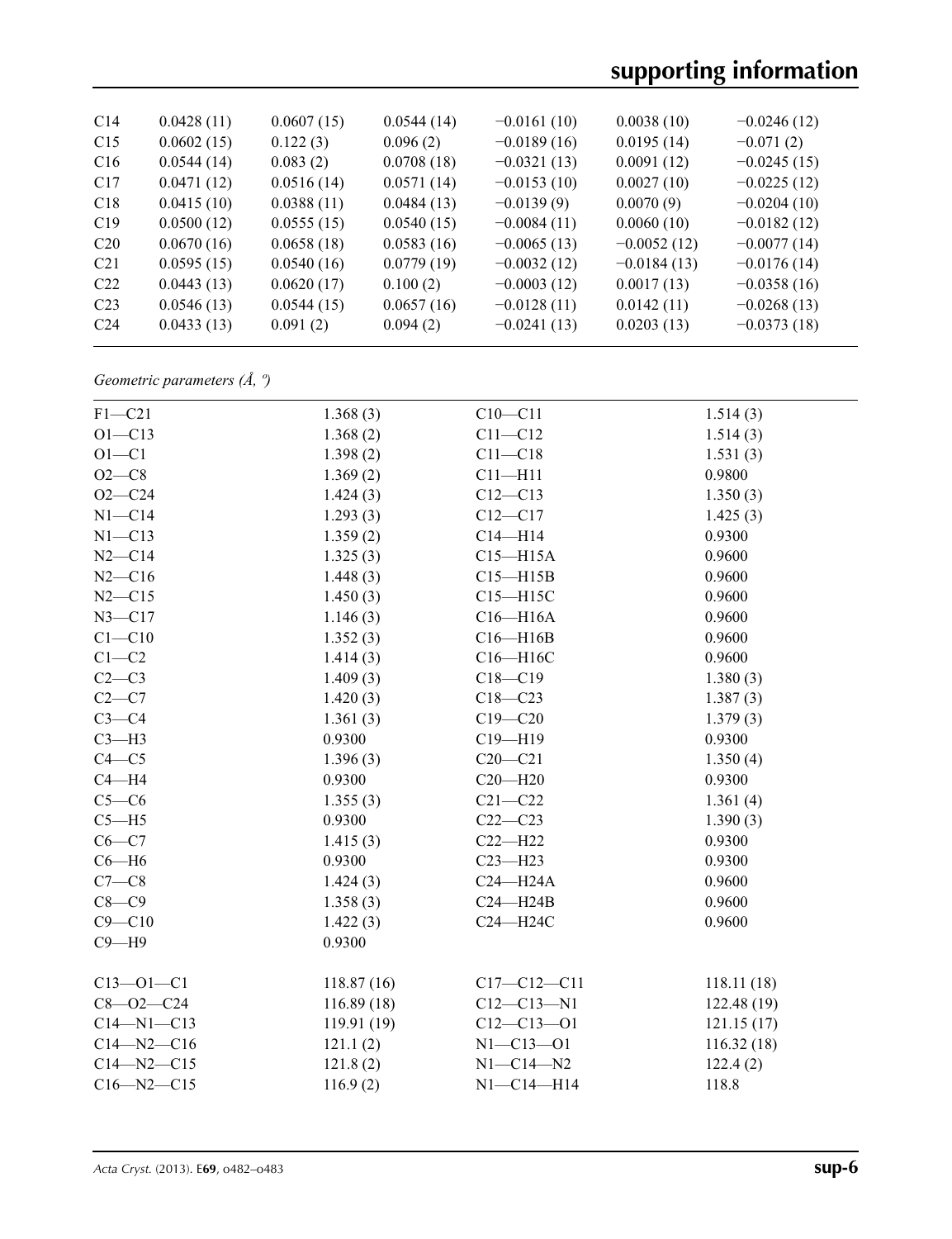| $C10-C1-01$           | 122.70(18)    | $N2 - C14 - H14$          | 118.8         |
|-----------------------|---------------|---------------------------|---------------|
| $C10-C1-C2$           | 122.93(18)    | $N2$ <sup>-C15-H15A</sup> | 109.5         |
| $O1 - C1 - C2$        | 114.36(18)    | $N2$ — $C15$ — $H15B$     | 109.5         |
| $C3-C2-C1$            | 123.11(18)    | $H15A - C15 - H15B$       | 109.5         |
| $C3-C2-C7$            | 119.0(2)      | $N2$ – $C15$ – $H15C$     | 109.5         |
| $C1-C2-C7$            | 117.87(19)    | H15A-C15-H15C             | 109.5         |
| $C4-C3-C2$            | 120.6(2)      | H15B-C15-H15C             | 109.5         |
| $C4-C3-H3$            | 119.7         | $N2$ — $C16$ — $H16A$     | 109.5         |
| $C2-C3-H3$            | 119.7         | $N2 - C16 - H16B$         | 109.5         |
| $C3-C4-C5$            | 120.6(2)      | $H16A - C16 - H16B$       | 109.5         |
| $C3-C4-H4$            | 119.7         | $N2 - C16 - H16C$         | 109.5         |
| $C5-C4-H4$            | 119.7         | H16A-C16-H16C             | 109.5         |
| $C6-C5-C4$            | 120.4(2)      | H16B-C16-H16C             | 109.5         |
| $C6-C5-H5$            | 119.8         | $N3 - C17 - C12$          | 177.0(2)      |
| $C4-C5-H5$            | 119.8         | $C19 - C18 - C23$         | 117.9(2)      |
| $C5-C6-C7$            | 121.1(2)      | $C19 - C18 - C11$         | 121.06(18)    |
| $C5-C6-H6$            | 119.4         | $C23-C18-C11$             |               |
|                       |               |                           | 121.02(19)    |
| $C7-C6-H6$            | 119.4         | $C18 - C19 - C20$         | 121.8(2)      |
| $C6 - C7 - C2$        | 118.3(2)      | $C18-C19-H19$             | 119.1         |
| $C6-C7-C8$            | 122.9(2)      | $C20-C19-H19$             | 119.1         |
| $C2-C7-C8$            | 118.84(19)    | $C21 - C20 - C19$         | 118.4(3)      |
| $C9 - C8 - O2$        | 124.9(2)      | $C21 - C20 - H20$         | 120.8         |
| $C9 - C8 - C7$        | 120.82(18)    | $C19 - C20 - H20$         | 120.8         |
| $O2-C8-C7$            | 114.24(19)    | $C20 - C21 - C22$         | 122.8(2)      |
| $C8 - C9 - C10$       | 120.8(2)      | $C20 - C21 - F1$          | 118.8(3)      |
| $C8-C9-H9$            | 119.6         | $C22-C21-F1$              | 118.4(2)      |
| $C10-C9-H9$           | 119.6         | $C21 - C22 - C23$         | 118.4(2)      |
| $C1 - C10 - C9$       | 118.72(19)    | $C21 - C22 - H22$         | 120.8         |
| $C1 - C10 - C11$      | 121.56(17)    | $C23 - C22 - H22$         | 120.8         |
| $C9 - C10 - C11$      | 119.67(18)    | $C18 - C23 - C22$         | 120.8(2)      |
| $C10-C11-C12$         | 108.81(16)    | $C18 - C23 - H23$         | 119.6         |
| $C10-C11-C18$         | 110.34(16)    | $C22-C23-H23$             | 119.6         |
| $C12 - C11 - C18$     | 112.23(16)    | $O2-C24-H24A$             | 109.5         |
| $C10 - C11 - H11$     | 108.5         | $O2 - C24 - H24B$         | 109.5         |
| $C12 - C11 - H11$     | 108.5         | H24A-C24-H24B             | 109.5         |
| $C18 - C11 - H11$     | 108.5         | O2-C24-H24C               | 109.5         |
| $C13 - C12 - C17$     | 117.84(18)    | H24A-C24-H24C             | 109.5         |
| $C13 - C12 - C11$     | 123.71(18)    | H24B-C24-H24C             | 109.5         |
|                       |               |                           |               |
| $C13 - 01 - C1 - C10$ | 10.3(3)       | $C9 - C10 - C11 - C12$    | 166.21(18)    |
| $C13 - 01 - C1 - C2$  | $-170.25(17)$ | $C1 - C10 - C11 - C18$    | 107.5(2)      |
| $C10-C1-C2-C3$        | 179.1(2)      | $C9 - C10 - C11 - C18$    | $-70.2(2)$    |
| $O1 - C1 - C2 - C3$   | $-0.4(3)$     | $C10-C11-C12-C13$         | 18.4(3)       |
| $C10-C1-C2-C7$        | $-0.7(3)$     | $C18-C11-C12-C13$         | $-104.0(2)$   |
| $O1 - C1 - C2 - C7$   | 179.76(17)    | $C10-C11-C12-C17$         | $-168.54(18)$ |
| $C1-C2-C3-C4$         | 179.8(2)      | $C18-C11-C12-C17$         | 69.1(2)       |
| $C7 - C2 - C3 - C4$   | $-0.4(3)$     | $C17-C12-C13-N1$          | $-3.0(3)$     |
| $C2 - C3 - C4 - C5$   | 0.2(4)        | $C11 - C12 - C13 - N1$    | 170.10(18)    |
|                       |               |                           |               |